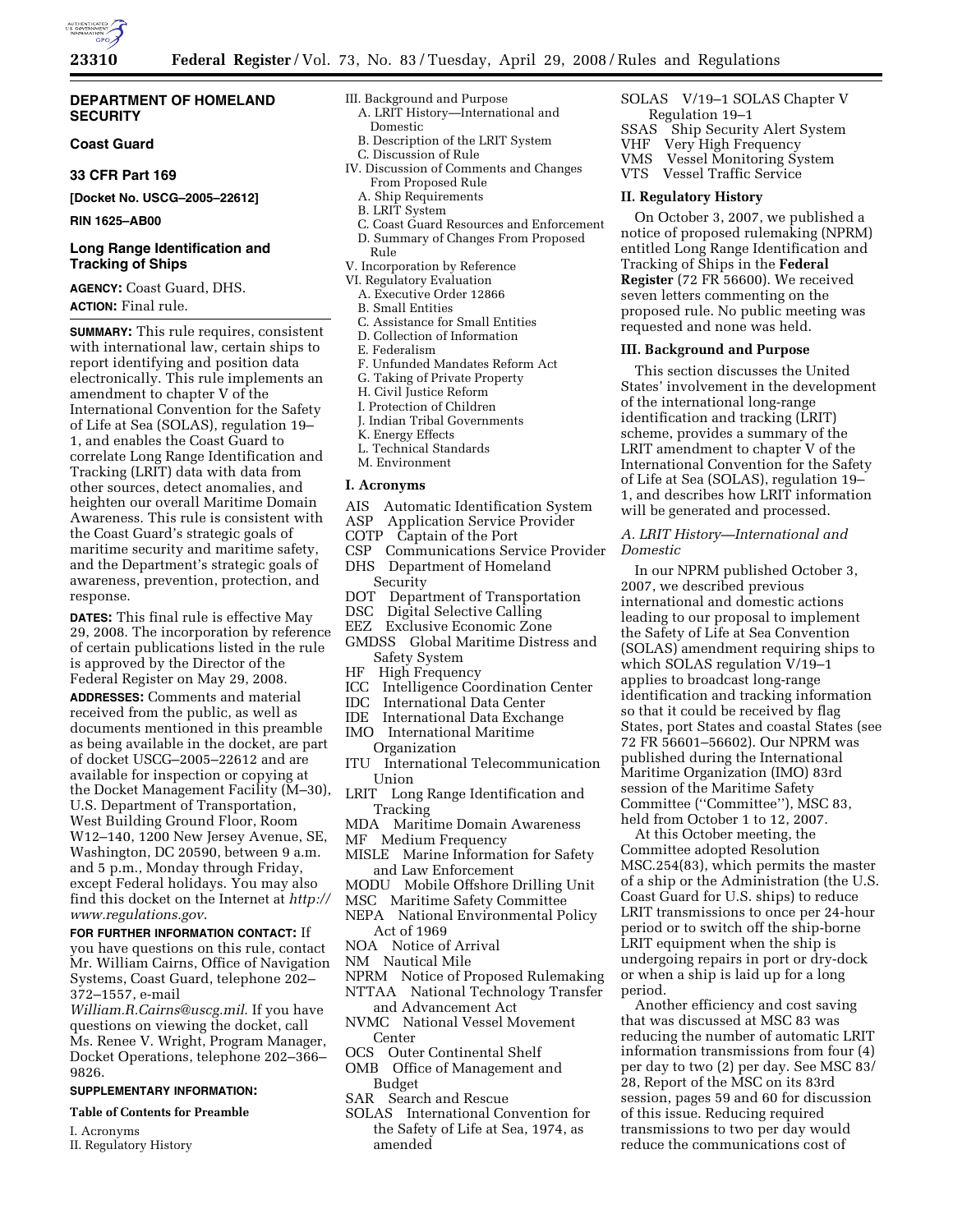transmissions from ship-to-Data-Center by half. This change would likely bring the cost of LRIT information supplied to data centers more in line with the likely demand of states requesting LRIT information. The decision on this item was deferred until MSC 84, to be held from May 7 to 16, 2008. The Coast Guard believes this proposal deserves serious consideration as a cost saving vehicle that has little, if any, adverse impact on the maritime domain awareness benefits to be derived from LRIT. If the number of transmissions required by SOLAS regulation V/19–1 is changed by IMO action, then in a separate rulemaking the Coast Guard would revise the number of LRIT transmissions required by its LRIT regulations.

Additionally, MSC 83 adopted Resolution MSC.242(83), reflecting its decision that Contracting Governments (flag States, port States and coastal States) could request, receive, and make use of LRIT information for safety and marine environmental protection purposes, in addition to maritime security and search and rescue purposes. For purposes of SOLAS, a Contracting Government is a government that has ratified, accepted, approved, or consented by accession to SOLAS and thus has agreed to be bound by SOLAS. Accordingly, the Coast Guard will use LRIT information for those enhanced purposes in order to carry out its multi-missions of marine safety, security, and stewardship, but does not believe that any addition to the regulatory text is necessary for that purpose.

Finally, MSC 83 decided at least during the initial 2-year operational period of LRIT, from January 1, 2009, to December 31, 2010, there would not be an International Data Center. MSC also decided to accept the contingent offer of the United States to build and operate the International Data Exchange on a temporary, interim basis until a more permanent solution could be decided by MSC. It also maintained the previously decided implementation schedule for LRIT system operation. MSC 83/28, Report of the MSC on its 83rd session, page 47.

We use the terms ''flag State,'' ''port State,'' and ''coastal State'' throughout this document. Flag State refers to the nation whose flag the ship is entitled to fly. Port State refers to a nation at whose internal waters, ports, or roadsteads a ship will call, is calling, or has called. Coastal State refers to a nation off whose coast a ship is transiting without calling at its internal waters, ports, or roadsteads. This explanation of these three terms is provided to assist the

reader in understanding the provisions of this proposed rule, and is not intended as a comprehensive definition of those terms. Nor is it to be understood to express a view as to the jurisdictional competence or authority of the nation in its capacities as a flag State, port State, or coastal State.

## *B. Description of the LRIT System*

The LRIT system consists of the shipborne LRIT information transmitting equipment, Communications Service Providers (CSPs), Application Service Providers (ASPs), LRIT Data Centers, including any related Vessel Monitoring System(s) (VMSs), the LRIT Data Distribution Plan and the International LRIT Data Exchange. Certain aspects of the performance of the LRIT system are reviewed or audited by the LRIT Coordinator acting on behalf of the IMO and its Contracting Governments. For a more detailed description of the LRIT system, please refer to our NPRM published October 3, 2007, in the **Federal Register** (72 FR 56600).

#### *C. Discussion of Rule*

This rule requires certain ships on an international voyage to transmit position information using LRIT equipment. These requirements will appear in a new subpart to 33 CFR Part 169: Subpart C—Transmission of Long Range Identification and Tracking Information.

As stated in § 169.200, the purpose of the LRIT regulations is to implement SOLAS V/19–1 and to require certain ships engaged on an international voyage to transmit ship identification and position information electronically. The types of ships required to transmit position reports are identified in § 169.205: Passenger ships, including high-speed passenger craft, that carry more than 12 passengers; cargo ships, including high speed craft, of 300 gross tonnage or more; and self-propelled mobile offshore drilling units.

Under § 169.210, a U.S. flag ship covered by § 169.205 must transmit position reports at all times while engaged on an international voyage. The Coast Guard is implementing a SOLAS requirement for ships covered by § 169.205 to transmit position reports depending on their relationship to the United States. The transmissions from a foreign ship covered by § 169.205 may be received by the U.S. once it has announced its intention to enter a U.S. port or place under U.S. notice of arrival requirements in 33 CFR part 160, subpart C. Furthermore, the Coast Guard is entitled to receive position reports from a foreign ship covered by § 169.205

while navigating within 1,000 nautical miles (nm) of the U.S. baseline, unless the ship's Flag Administration, under authority of SOLAS V/19–1.9.1, has directed the ship not to provide these reports. ''Flag Administration'' means the Government of the State whose flag the ship is entitled to fly.

As noted above, many ships subject to this rule will already have the necessary transmission equipment because of existing radio communications requirements under SOLAS Chapter IV and applicability requirements in SOLAS I/3 and IV/1. In addition, our definition of international voyage in § 169.5 will capture U.S. flag ships calling on or operating from a foreign port. These ships would be subject to SOLAS XI–2/6 requirements and are required under 33 CFR 104.297 to have a Ship Security Alert System (SSAS) which, like GMDSS equipment, should allow the ship to meet LRIT requirements without purchasing new equipment.

LRIT implementation dates are based on when a ship is constructed and where it operates. The earliest LRIT implementation date in § 169.220 would be December 31, 2008, for ships constructed on or after that date. Ships constructed before December 31, 2008, would be required to comply with LRIT requirements by the first survey of the ships radio installation after December 31, 2008, if the ship operates—

• Within 100 nm of the United States baseline, or

• Within range of an Inmarsat geostationary satellite, or other Application Service Provider recognized by the Administration, with which continuous alerting is available.

An additional 6 months is provided until the first survey of radio installation after July 1, 2009—for ships constructed before December 31, 2008, that operate both within and outside the area or range identified immediately above. However, those ships must meet the earlier deadline if they operate within that area or range on or before the first survey of the ships radio installation after July 1, 2009.

We do not use the term ''sea area'' in our rule. IMO uses that term in SOLAS V/19–1.4, regarding these installation dates above, as well as in describing a LRIT exemption. Instead, we have used a ship-within-range approach represented by set distances because the United States has not yet defined sea area A1 or A2, as it is permitted to do under SOLAS IV/1.12 and 1.13 consistent with IMO Resolution A.801(19). For the purposes of implementing SOLAS V/19–1, we consider the following distances as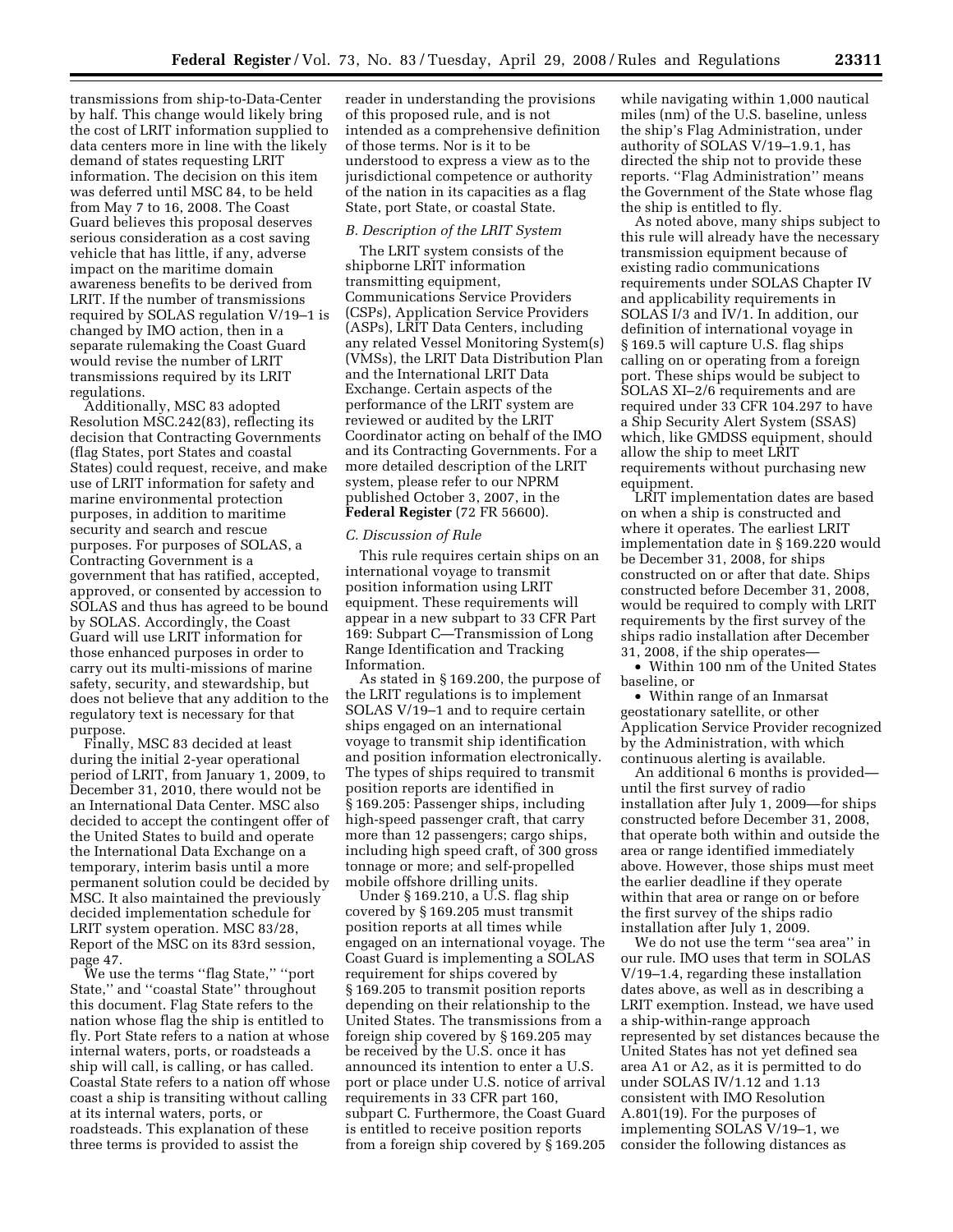functional equivalents of our as-yet undefined sea areas: within 20 nm from the U.S. baseline as the functional equivalent for sea area A1; and within 20 to 100 nm from the U.S. baseline as the functional equivalent for sea area A2.

As stated in § 169.215, LRIT equipment must be type-approved and meet the requirements of IMO Resolutions A.694(17), MSC.210(81), and MSC.254(83), and IEC standard IEC 60945. Manufacturers seeking type approval should submit details of their equipment to Commandant, U.S. Coast Guard, Office of Design and Engineering Standards (CG–521), 2100 Second Street, SW., Washington, DC 20593– 0001. Under § 169.225, a ship must use an Application Service Provider recognized by its Administration. Under § 169.230, position reports must be transmitted every 6 hours unless a more frequent interval is requested remotely by an LRIT Data Center.

As specified in § 169.240, a ship may switch its LRIT equipment off when permitted by its Flag Administration or in circumstances described in SOLAS V/19–1.7, but under § 169.245, the ship's master must inform the Flag Administration without undue delay if the LRIT equipment is switched off or fails to operate. The reason for switching the equipment off, along with the duration of it being off, must be recorded in the ship's logbook.

An exemption from LRIT requirements is provided in § 169.235 for warships, certain public vessels, ships operating solely on the Great Lakes, and ships equipped with an operating automatic identification system (AIS) if the AIS-equipped ship operates only within 20 nautical miles of the U.S. baseline.

In addition to adding subpart C, we have also revised the general provision in subpart A of 33 CFR part 169 by changing the description of the purpose of the part, adding LRIT-related definitions in § 169.5, and adding an ''Incorporation by Reference'' section where we incorporate the International Convention on Tonnage Measurement of Ships, 1969, and IMO resolutions A.694(17), MSC.202(81), MSC.210(81), and MSC .254(83), and IEC standard IEC 60945, related to SOLAS V/19–1 and LRIT performance standards and functional requirements.

# **IV. Discussion of Comments and Changes From Proposed Rule**

We received seven letters commenting on the proposed rule. No public meeting was requested and none was held.

The following is a summary of the comments received, and the changes made to the regulatory text since our proposed rule was published. We first address comments on ship requirements, then those that relate to the LRIT System, and finally we address comments related to Coast Guard resources and enforcement.

#### *A. Ship Requirements*

Two commenters asked how LRIT would interface or overlap with the Automatic Identification System (AIS). The Coast Guard does not envision LRIT and AIS interfacing with each other. Although the position, identification, and time of position information will essentially be the same in both systems, the method of transmission is distinct. AIS is a VHF-based system that is limited to line-of-sight but is able to transmit a broader data content than LRIT. LRIT uses satellite technology that will enable the Coast Guard to identify and track ships in a larger geographic area than shore-based AIS. Because AIS data is open broadcast and is easily obtainable, the Coast Guard may not need LRIT information while a ship is in port; however, the process to stop and re-start LRIT transmissions within the LRIT system is not cost-effective unless the ship will not be transmitting for an extended period of time. As the majority of ships required to transmit position reports are expected to be larger cargo and passenger vessels that typically make short-duration port calls, it may be more cost-effective to continue LRIT transmissions. Unless ships are exempt from LRIT through § 169.235(a), there remains a need for SOLAS ships subject to this rule to report LRIT information.

One commenter noted that the rule should address vessels that have a coastwise or an inland route, such as ferries that cross the international boundary between the U.S. and Canada. The Coast Guard disagrees. As previously mentioned, § 169.235(a) states ships fitted with a functional AIS and operating only within 20 nm of the United States baseline are exempt from LRIT reporting per SOLAS V/19–1. Furthermore, ships operating exclusively on the Great Lakes are exempt from LRIT reporting under § 169.235(c). These two exceptions would cover the majority of ferries that cross the international boundary between the U.S. and Canada.

The same commenter asked if a ''sufficient'' report would be generated when LRIT equipment is switched on, as described in the rulemaking, on a voyage of less than 6 hours. A vessel on an international voyage of less than 6 hours that is covered under § 169.205 must keep its LRIT type-approved

equipment switched on during the entire international voyage. If the LRIT equipment has been switched off, when it is switched on it should send a report if the last report it sent is more than 6 hours old. If its LRIT equipment is functioning normally, the vessel would satisfy the LRIT reporting requirements during its voyage. Also, the vessel's LRIT equipment must respond if polled, even during a less-than-6-hour international voyage.

Two commenters perceived this rule required certain operators on coastal and inland voyages, specifically relating to sea areas A1 or A2, who have not yet been mandated to purchase Global Maritime Distress and Safety System (GMDSS) equipment to purchase LRIT equipment. The Coast Guard disagrees. In the examples given, the Coast Guard would expect that most of these ships would be operating within sea area A1 once it is declared and as such, would be exempt from LRIT requirements. SOLAS V/19–1 exempts ships fitted with an AIS and operated exclusively within sea area A1. For the purposes of this regulation, we have interpreted sea area A1 to be functionally equivalent to 20 nm, which is within VHF range of the coast.

As specified in § 169.235(a), ships operating AIS and that operate only within 20 nm of the U.S. baseline are exempt from LRIT. As the U.S. has not yet declared sea areas A1 or A2, that terminology was specifically avoided in this rule. However, ships that will be required under GMDSS rules to purchase GMDSS equipment for sea areas A2 if and when it is declared, operating outside of VHF range of the coast and beyond 20 nm of the U.S. baseline, will need to carry LRIT compliant equipment.

One commenter requested the regulation to address the issue of permission and allowable times for LRIT equipment to be switched off, with specific provisions for Mobile Off-shore Drilling Units (MODUs) that are undergoing repairs in a foreign port or drydocked or in laid-up status. The Coast Guard has modified the final rule to explain when LRIT equipment may be switched off. At its 83rd session, the IMO Maritime Safety Committee (MSC) addressed this issue. The MSC agreed that, for ships undergoing repairs in port or drydock or when laid up, the master of the ship should be allowed to switch off the LRIT equipment. Accordingly, MSC issued Resolution MSC.254(83) to reflect this as a change to the LRIT Performance Standards and Functional Requirements. We revised § 169.240 in the final rule to include this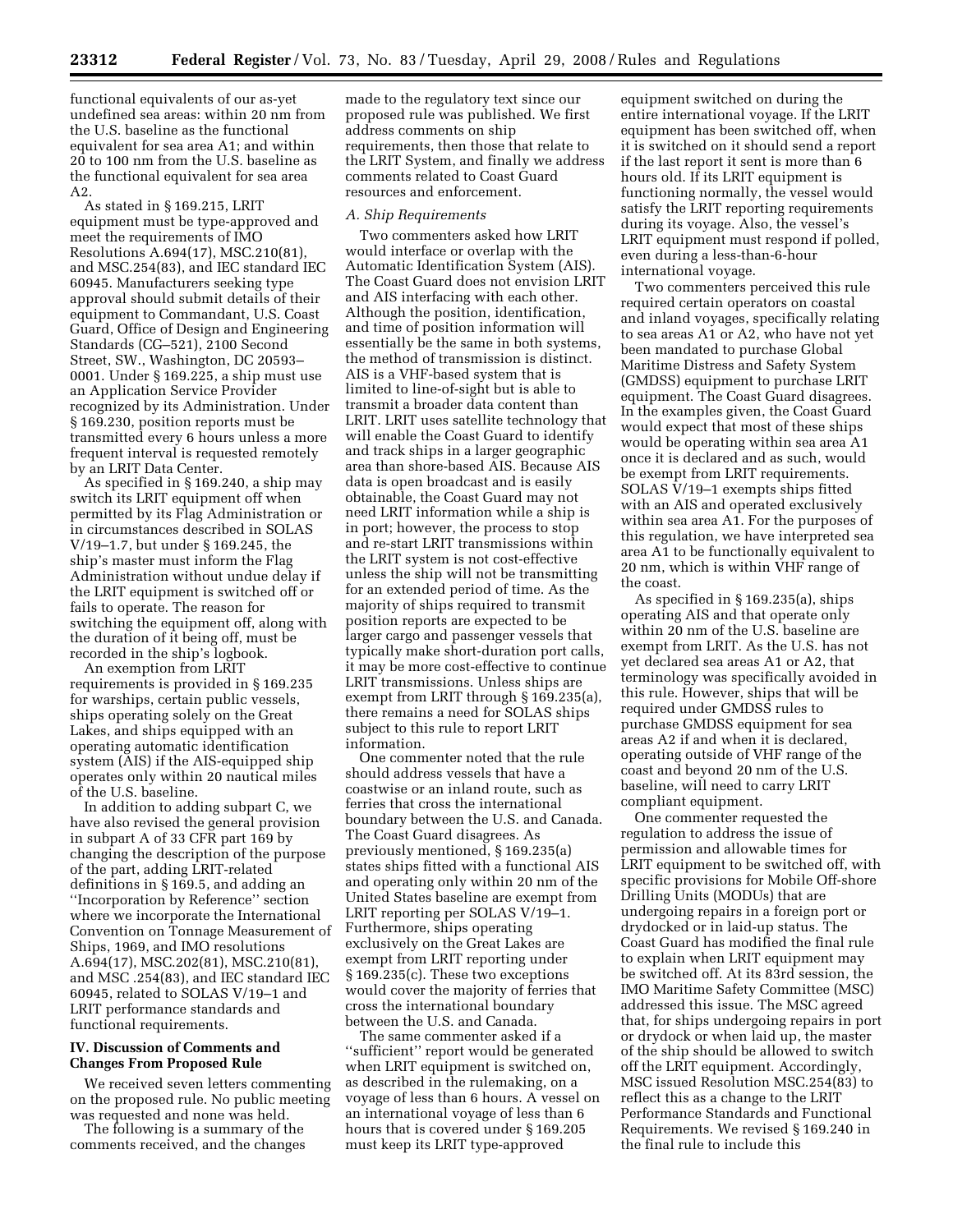requirement and incorporated Resolution MSC.254(83) by reference.

One commenter recommended provisions be added to the regulation that clarify how and when a U.S. vessel, in particular a MODU, is to provide notice and/or obtain authorization to switch off its LRIT equipment. In § 169.205(c), the rule clearly states that MODUs are required to transmit LRIT information when ''underway and not engaged in drilling operations.'' Furthermore, § 169.240 of this final rule permits ships to switch off their LRIT equipment in exigent circumstances as authorized under SOLAS V/19–1.7.2. Prior authorization to switch off LRIT equipment on a U.S. flag ship on an international voyage is required in all circumstances not covered by § 169.240. All ships subject to this rule that have been given authority to switch off their LRIT equipment must provide a timely notification to the Coast Guard in accordance with § 169.245.

One commenter suggested the Coast Guard clarify who is responsible for notification of failures of data transmissions due to equipment problems, blocking of satellite signals and changing of satellite ocean regions, and as a result of Communication Service Providers. The Coast Guard disagrees that such clarification is necessary in the final rule. The LRIT system design, specifically the interconnection protocols between ships and its host Data Center, should be able to identify where LRIT transmissions are dropped. The LRIT communications protocols address this issue, and § 169.245 specifically requires a ship master to report if the ship's LRIT equipment fails to operate.

One commenter recommended that the regulations state that vessel owners and operators may share the LRIT position reports with other parties. The Coast Guard disagrees. Access to LRIT information is only through the SOLAS Contracting Government. The SOLAS regulation specifically requires Contracting Governments to recognize and respect the commercial confidentiality and sensitivity of LRIT information. Permitting the sharing of LRIT position reports, as suggested by the commenter, would be contrary to the SOLAS regulation.

Four commenters expressed concern regarding estimated equipment upgrade costs and suggested the cost to purchase and train on new GMDSS equipment could be prohibitive to small passenger vessels. They stated that the 25 cents per position report estimated cost in the NPRM incurred by the Coast Guard does not reflect all costs in implementing LRIT. The Coast Guard disagrees. Except

in the limited instances noted below, the LRIT rulemaking is not imposing a new equipment carriage requirement. Because of existing GMDSS equipment requirements, most vessels will be able to utilize existing equipment to meet LRIT requirements. Although the LRIT architecture is based upon GMDSS equipment or equivalent LRIT information transmitting equipment, it does not require full GMDSS capabilities to satisfy LRIT. Ships that are exempt from the GMDSS equipment carriage requirements should also be exempt from the LRIT requirements, based on their limited areas of operation. In what we believe would be the rare event that a ship operator will need to replace older equipment to satisfy LRIT, that equipment is available from at least one top-of-the-line manufacturer for around \$3,000. Any ship with older GMDSS equipment that needs replacement will already have trained GMDSS operators on board. These operators would be familiar with GMDSS-based LRIT equipment. Therefore, we did not estimate any additional training costs for this rule. Furthermore, LRIT operations are envisioned to be automatic and should not require intervention by shipboard personnel.

Two commenters stated that problems inherent with the GMDSS system would not increase Maritime Domain Awareness (MDA). The benefit of having LRIT along with Vessel Traffic Service (VTS), AIS and other programs that identify and track ships is that it offers layers of information that can serve to confirm or identify anomalies, thus improving MDA. Concerns related to GMDSS, in general, are beyond the scope of this rulemaking.

Two commenters also noted that GMDSS reporting is a time consuming part of watches and diverts attention from more important tasks. The Coast Guard disagrees. LRIT is not expected to have any impact on shipboard personnel in terms of crew workload. LRIT information is sent automatically and involves no routine human intervention.

Two commenters recommend an LRIT exemption for VTS monitored voyages, as well as AIS equipped vessels that should remain in effect after the U.S. establishes sea areas A1 and A2. The Coast Guard agrees to some extent, and notes that an exemption is already in place. Ships covered by § 169.205 that operate solely in VTS areas are generally within 20 nm of the U.S. baseline and therefore, if fitted with AIS, would be exempt from LRIT under § 169.235(a). However, AIS-equipped ships covered by § 169.205 that operate beyond 20 nm

of the U.S. baseline fall outside of the § 169.235(a) exception, and are therefore required to transmit LRIT position reports while under VTS monitoring.

One commenter expressed concern that the LRIT NPRM background section suggests submittals via the Coast Guard's National Vessel Movement Center's (NVMC) existing Notice of Arrival (NOA) System in the absence of an International Data Center (IDC), and also noted NOA requires manual submission while LRIT will be automatic submissions. The Coast Guard does not view the IDC as a critical element in the LRIT system. In the absence of an IDC, ships may be associated with another National, Regional, or Cooperative Data Center.

The conditional change referenced in the preamble of the NPRM was based on IMO implementation dates being pushed further into the future. That has not occurred. Ships must transmit position reports as required by this rule. If a ship covered by this rule has submitted a notice of arrival and the United States is not receiving its LRIT data at required intervals, the ship will likely be notified by a Captain of the Port (COTP) that there may be a delay in its regulated access to the port because required position reports are not being received.

One commenter was concerned about the use of NOA for position reports. The Coast Guard acknowledges this concern, and as previously noted, SOLAS implementation dates have not been pushed further into the future. Therefore, this final rule is not requiring the use of NOA as a replacement for LRIT-transmitted position reports. The absence of an additional requirement in this rule, however, does not prevent a COTP, under authority reflected in 33 CFR 160.111, from ordering necessary information from a specific ship covered by this rule and headed for a U.S. port or place if the United States is not receiving LRIT data from that ship.

#### *B. LRIT System*

One commenter requested the regulation specifically state that satellite position reports will be paid by the Coast Guard. The Coast Guard does not believe this is necessary, given the rule's incorporation by reference of IMO Resolution MSC.202(81), which contains the provision that Contracting Governments will not impose any charges on ships in relation to the LRIT tracking information they may seek to receive. SOLAS V/19–1.11.1.

One commenter asked how the LRIT system would work without an IDC. MSC 83 decided not to establish an IDC. The Coast Guard has determined that in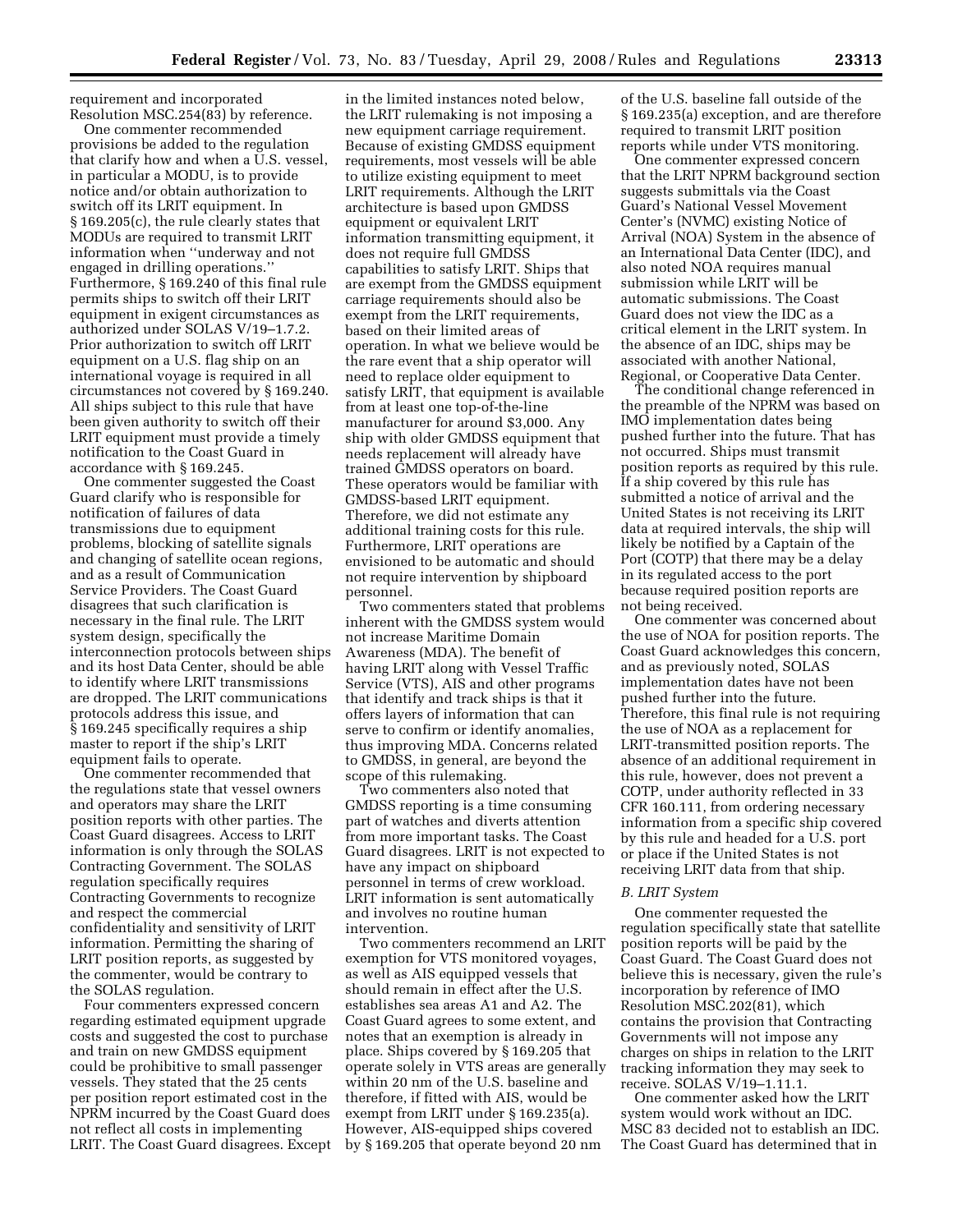the absence of an IDC, all SOLAS Contracting Governments will need to associate their ships with a National, Regional, or Cooperative Data Center.

One commenter suggested the Coast Guard address how it will handle the issue of flag States that do not have an operational data center and have decided not to make use of the U.S. system. The Coast Guard recognizes that the international LRIT system is dependent on each SOLAS Contracting Government establishing an LRIT data center and ensuring that position reports from its ships entitled to fly its Flag may be accessed by other Data Centers through the International LRIT Data Exchange. This rule, however, is directed at ships, not at other governments. As noted above, if the United States does not receive LRIT data from a ship covered by this rule that is headed to a U.S. port or place, then a COTP could exercise full regulatory authority over individual ships in order to protect the safety and security of his or her port.

One commenter expressed concern about how the IDE and LRIT system would function after January 1, 2010. The agreement reached at MSC 83 was for the U.S. to operate the IDE on a temporary interim basis until January 2010. In the interim, MSC must decide on an alternative arrangement, i.e., another Administration or commercial entity to build, host, operate, and maintain the IDE. If MSC is unable to decide on such an alternative, the U.S. will need to determine if it can continue its temporary operation of the IDE.

One commenter requested that § 169.210 specify transmission of reports shall continue until such time as the vessel departs the U.S. Exclusive Economic Zone (EEZ) or Outer Continental Shelf (OCS) on an outbound international voyage. The Coast Guard disagrees. The SOLAS regulation is silent on the issue of a ship departing a port, and the commenter also noted the rule specifies when a vessel must begin transmitting but does not indicate when the transmissions may cease. However, the SOLAS regulation and performance standards and functional requirements incorporated by reference contemplate LRIT transmissions every six (6) hours and when polled. This requirement is not dependent on whether the ship is entering or departing port. Once a ship has left port, a Contracting Government is entitled to track the ship within 1,000 nm of its coast, unless specifically denied by the ship's Flag Administration, or until that ship has entered the internal waters of another Contracting Government.

The same commenter requested the Coast Guard add the definitions of EEZ and OCS to § 169.5. The Coast Guard disagrees. Neither the term EEZ nor OCS is contained in that SOLAS regulation, nor do they have any bearing on that regulation or this rulemaking. This rule implements SOLAS V/19–1.8.1.3, which entitles a Contracting Government to receive position reports from foreign vessels operating within 1,000 nm of its coast, irrespective of its location relative to the EEZ or OCS. Therefore, we see no need to define those terms in this rule.

One commenter stated that § 169.210 should clarify the rule to include vessels that intend to work on the U.S. OCS but not enter the territorial sea, vessels that intend to lighter cargoes offshore, or other ''hovering vessels''. The Coast Guard disagrees that such clarification is necessary in the rule. The Coast Guard believes these ships are considered to be on an international voyage. As stated in § 169.205 and reflected in the heading of § 169.210, this final rule applies to ships engaged on an international voyage. If these OCS locations are within 1,000 nm of the U.S. baseline, then § 169.210(c) makes it clear that the Coast Guard is entitled to receive position reports based on the ship's location relative to U.S. coast (i.e., coastal State relationship). Further, § 169.210(b) makes it clear that United States has a port State relationship to a ship that has submitted a NOA under 33 CFR part 160, subpart C, and therefore the Coast Guard has authority to require position reports. This rule does not change those NOA requirements in part 160 that are based on a ship going to a U.S. "port or place of destination." Under either relationship, foreign flag ships engaged on an international voyage, such as those identified by the commenter, would be required to transmit position reports, as would a U.S. flag ship on an international voyage.

One commenter requested that the regulation address the ''non-mandatory'' requirement imposed by the Commander, Eighth Coast Guard District, which mandates installation of ''locating devices'' on all MODUs, both self propelled and non-self propelled, while operating in the U.S. Gulf of Mexico, and suggested LRIT replace that requirement. The Coast Guard disagrees. The LRIT system and these regulations, and the Eighth District voluntary system to which this comment refers, are designed to serve two distinct and different capabilities. Furthermore, these regulations pertain only to selfpropelled MODUs and the Eight District voluntary program pertains to all MODUs. Therefore, the need for the

Eighth District voluntary program will not be eliminated by the LRIT system or the LRIT information that results.

The Eighth Coast Guard District voluntary requirement relates to ships and facilities subject to 33 CFR chapter I subchapter N (Outer Continental Shelf Activities). The reporting requirements facilitate the Coast Guard's ability to obtain limited access to MODU position information once a storm has passed through the MODU area of operation. The position reporting requirement provides an essential part of the Eighth District's ability to prepare for, and respond to, hurricanes and other natural disasters. The position reporting requirement is intended to maximize severe weather response preparation and Maritime Domain Awareness of our OCS in order to ensure a successful response effort. This initiative utilizes transponder equipment and is considered an industry ''best practice.'' The technology and equipment provides real time MODU location tracking capability. It is vital to the Coast Guard's and the drilling industry's shared success to limit environmental and property damage caused by MODU loss of station-keeping ability (dragging anchors across and damaging undersea pipelines on the seabed as a result of the hurricane being a prime example).

In addition, real time access to this position information is vitally important to mutual initial response efforts (e.g., having the last known position of a MODU if it sank). The Eighth District initiative allows access to such information from all types of MODU's and offshore facilities, whereas, the LRIT regulations are limited to selfpropelled MODU's. Furthermore, § 169.205(c) only requires position reports from MODU's that are actually underway on an international voyage. Because of the foregoing dissimilarities between the Eighth District voluntary program and the LRIT regulation, the Coast Guard does not agree that LRIT can be an effective substitute for the Eighth District voluntary program.

One commenter stated that the LRIT exemption for vessels operating within 20 nm of land with properly operating AIS is somewhat confusing and suggested it may be clearer to state for vessels that may otherwise be required to operate an LRIT system, the operation of such a system is not required for vessels when operating within 20 nm of the baseline or within the internal waters of the U.S. The Coast Guard disagrees. The AIS exemption under § 169.235(a) applies only to ships certified for operation within 20 nm of the coast, and is derived from the SOLAS regulation that exempts ships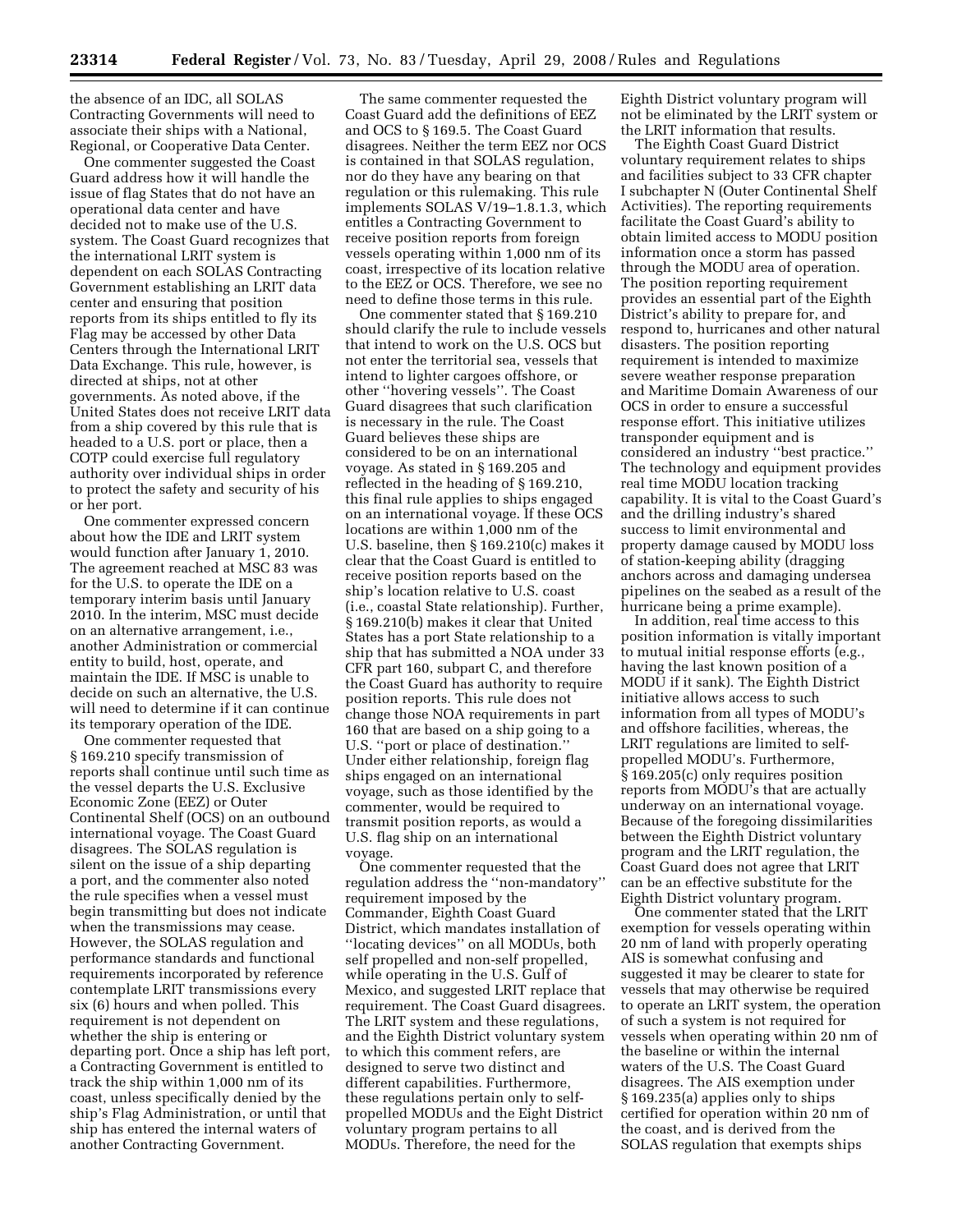operating solely in sea area A1. Therefore, the AIS exemption does not apply when a ship enters from seaward the area within 20 nm of the coast, or otherwise operates beyond 20 nm from the coast.

One commenter recommended the Coast Guard recognize the added MDA value already provided by the Automated Secure Vessel Tracking System to vessels that voluntarily provide more frequent polling by allowing partial relief from the Notice of Arrival updating requirements. The Coast Guard disagrees. Specifically identifying a system operated by a commercial entity outside of the LRIT paradigm is inappropriate when it does not meet the LRIT performance standards and functional requirements. Additionally, data exchanges with the NOA system are outside the scope of this rulemaking. We are not changing NOA requirements in this rulemaking since LRIT does not satisfy NOA update report requirements.

# *C. Coast Guard Resources and Enforcement*

One commenter noted the regulation made no reference to penalties imposed upon vessels that are required to transmit LRIT data but fail to do so, and also asked if the Coast Guard planned to intercept such vessels. This regulation is issued under the authority of 46 U.S.C. 70115 and 33 U.S.C. 1231; these statutes provide for civil and criminal penalties for violation of the statute or regulations promulgated under them by persons subject to the statute and regulation. See 46 U.S.C. 70119 (civil penalty of \$25,000 per day of violation) and 70120 (in rem liability of the vessel for the civil penalty and certain costs), and 33 U.S.C. 1232 (civil penalty of \$25,000 per day, indexed for inflation and currently \$32,500 per day, liable in rem against the ship; knowing and willful violations constitute a class D felony; and denial of entry).

To ensure effective compliance, the Coast Guard will develop and implement a compliance strategy that includes enforcement in appropriate cases. As with all new requirements, this compliance strategy will include elements of education of the regulated public supplemented by use of our civil penalty authority and, in the event of a knowing and willful violation, we will consider referring the matter to the Department of Justice for criminal prosecution.

The most important goal of this regulation is to obtain compliance so that the Coast Guard achieves maritime domain awareness and is able to detect anomalies and take measures to satisfy

its mission to protect the safety and security of our ports and waterways. For example, if a ship that is arriving at a U.S. port has submitted an advance notice of arrival but its LRIT information has not been received, the COTP will be notified. Taking this and other information into account, the COTP may exercise various enforcement options including, when and if necessary, holding the ship offshore in U.S. territorial seas until it can be boarded and checked for security concerns.

One commenter expressed concern about the impact of a large number of LRIT transmissions on the Coast Guard's staffing capacity and asked if the costbenefit analysis included increased recruitment and staffing needs. The Coast Guard does not anticipate a need for an increase in Coast Guard staffing as a result of this rulemaking. The LRIT information collection and dissemination within the Coast Guard will be automated as much as possible. There are already USCG systems in place for displaying this type of information and we are planning to incorporate the LRIT information into those systems.

One commenter asked several questions concerning ship-by-ship inspections of LRIT equipment. The first question asked whether inspections would require more specialized training of inspectors and whether additional inspectors would be required. The Coast Guard does not envision the need for more specialization in order to conduct inspections of ships carrying LRIT equipment. In many cases, this equipment will be the same as currently installed on SOLAS ships to satisfy GMDSS requirements, which will implement some degree of remote testing capability. We do not anticipate a need to increase the number of inspectors.

The commenter's next question asked what the inspection would entail. The Coast Guard expects the inspection of LRIT equipment to follow a similar inspection as currently required for GMDSS equipment.

The commenter's final question pertained to the length of time afforded to operators to fix problems with LRIT equipment. Coast Guard inspectors will work with vessel operators to determine a reasonable length of time needed to correct discrepancies. In making this determination, Coast Guard inspectors typically consider the details of the deficiency found, the ability and/or availability of personnel to affect corrective action, along with the availability of parts. As the LRIT system comes online and as new ships are

entered into the system, the Coast Guard envisions utilizing a contract with a third party to verify the capability of shipboard LRIT equipment and its ability to meet LRIT performance standards.

### *D. Summary of Changes From Proposed Rule*

This is a summary of changes from the proposed rule. We revised §§ 169.15, 169.215 and 169.240 to reflect the incorporation by reference of IMO Resolution MSC.254(83) regarding the master of a ship being allowed to switch off the ship's LRIT equipment when the ship is undergoing repairs in port or drydock or when the ship is laid up.

In § 169.5, our definition of ''gross tonnage'' remains the same as proposed in the NPRM, with the exception that at the end we note that we have incorporated the International Convention on Tonnage Measurement of Ships, 1969, by reference. We also referenced this tonnage convention in § 169.15, which lists materials incorporated by reference.

Finally, we revised the informational note in § 169.245 to identify the U.S. Coast Guard—and not a unit of the Coast Guard—as the Flag Administration whom U.S. ship masters notify when LRIT equipment is switched off, fails to operate, or regarding any other LRIT-related matters. All LRIT notifications for the U.S. Flag Administration, in addition to requests or questions about LRIT, should be communicated to the U.S. Coast Guard by e-mail addressed to *LRIT@uscg.mil*. If an additional means of communicating with the Coast Guard is established (e.g., phone number), we will revise the informational note in § 169.245 to reflect this change.

### **V. Incorporation by Reference**

The Director of the Federal Register has approved the material in §§ 169.5, 169.215 and 169.240 for incorporation by reference under 5 U.S.C. 552 and 1 CFR part 51. Copies of the material are available from the sources listed in § 169.15.

# **VI. Regulatory Evaluation**

We developed this rule after considering numerous statutes and executive orders related to rulemaking. Below we summarize our analysis based on 13 of these statutes or executive orders.

### *A. Executive Order 12866*

This rule is not a ''significant regulatory action'' under section 3(f) of Executive Order 12866, Regulatory Planning and Review, and does not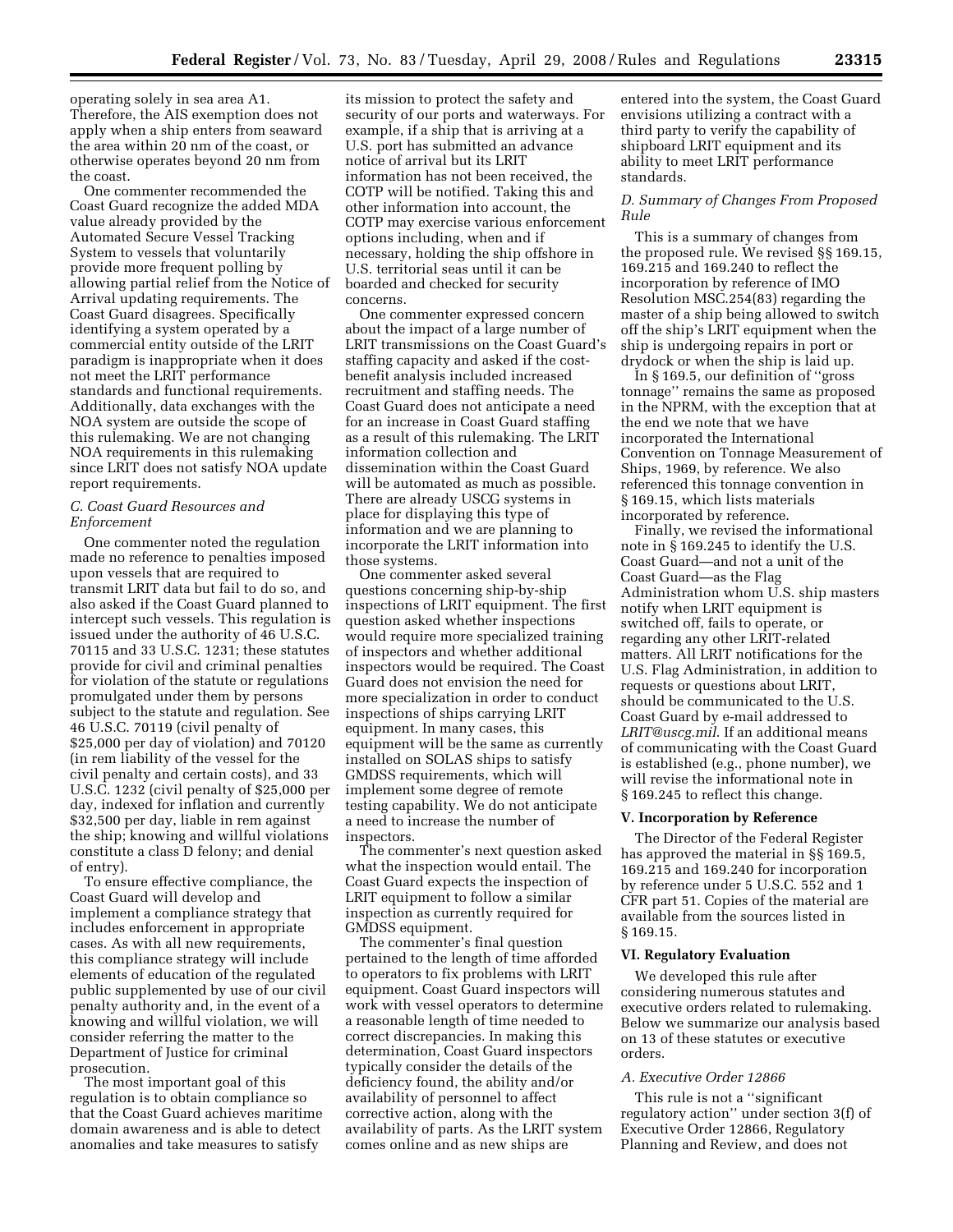require an assessment of potential costs and benefits under section 6(a)(3) of that Order. The Office of Management and Budget has not reviewed it under that Order.

A final Regulatory Evaluation follows: The Maritime Transportation Security Act, authorized the Coast Guard under the Department of Homeland Security Delegation No. 0170.1, to implement the use of LRIT for U.S. and foreign flag ships off the U.S. coastlines that are equipped with GMDSS, i.e., INMARSAT–C, or equivalent satellite technology. The carriage requirement for this equipment for foreign flag vessels is contained in the SOLAS Convention, 1974, as amended, and in 47 CFR part 80 for U.S. flag vessels. When implemented, LRIT, as an amendment to SOLAS, will enhance overall maritime domain awareness by providing the United States, as a Contracting Government to SOLAS, with the identities and current location information of vessels that are within 1,000 nm of the U.S. baseline, which includes vessels that may be in innocent passage or on the high seas. As an ancillary benefit, LRIT may also assist the Coast Guard in the area of search and rescue by reducing the response time to the location of vessels in distress.

This rule will affect U.S. and foreign flag SOLAS vessels that transit internationally. LRIT will affect vessels engaged on international voyages and would include passenger vessels carrying more than 12 passengers including high-speed craft, cargo ships 300 gross tonnage or more including high-speed craft, and self-propelled mobile offshore drilling units.

The equipment necessary to transmit LRIT data is not a new carriage requirement under this rule. With few exceptions, ships required to transmit LRIT information will not need to purchase new LRIT equipment. The affected U.S. flag vessel population is already required to carry the requisite GMDSS equipment onboard, as defined in 47 CFR part 80. This equipment should be operable and capable of transmitting a vessel's position automatically that meets the performance standards in IMO Resolutions MSC.210(81) and MSC.254(83) and that can transmit LRIT data as detailed in the ''Description of the LRIT System,'' Section III.B, above.

The Coast Guard also envisioned LRIT to be backward compatible with existing equipment onboard vessels and we do not have any data to suggest otherwise. We estimate that approximately 15 percent of U.S. flag vessels (about 70 out of the estimated 450) may need some

type of equipment enhancement. Of that 15 percent, we estimate that two-thirds (about 47 of the 450 vessels) may need software or firmware upgrades in order to satisfy the LRIT requirement. There may be little to no cost for this activity as at least one manufacturer offers the software upgrades for free. Furthermore, we estimate that the remaining onethird (about 23 out of the 450 vessels) may need equipment upgrades (such as new GMDSS satellite communications equipment for example) in order to satisfy the LRIT requirement and may incur minimal costs as a result of this rule. We estimate the cost for a new GMDSS or equivalent satellite unit for LRIT to be around \$3,000. If new units were needed on only 23 U.S. flag vessels, then the equipment cost incurred by industry would be less than \$70,000 to fulfill the LRIT requirement.

The Coast Guard anticipates that crews will not have to engage in activities outside of their normal duties in order to comply with the LRIT requirement. The only requirement for each vessel is to have the GMDSS activated and transmitting LRIT information when the vessel is underway so its position can be reported automatically.

Contracting Governments that are entitled to request and receive the LRIT information will be required to pay for this service. The United States, as a Contracting Government, will incur the cost for vessels that transit within 1,000 nautical miles of the U.S. coastline that transmit their position signals to a data center that collects the information.

Based on information from the Coast Guard's Intelligence Coordination Center (ICC) and Marine Information for Safety and Law Enforcement (MISLE) data, we estimate that 3,000 vessels transit within 1,000 nautical miles of the U.S. coastlines on any given day and would be affected by this rule. To obtain the U.S. flag population of vessels, we utilized the Coast Guard's MISLE database and searched vessels that are SOLAS-certificated and that have an ''ocean'' route designation. Of the approximately 3,000 vessels that ICC estimated, approximately 450 are U.S. flag vessels and the remaining balance is foreign flag vessels that transit internationally.

The LRIT equipment will require a one-time activation and will remain on unless switched off as permitted by the vessel's Flag Administration, in circumstances detailed in SOLAS V/19– 1.7, or in paragraph 4.4.1, of resolution MSC.210(81), as amended by resolution MSC.254(83). Once the crew activates the onboard equipment, information will be transmitted automatically from

the vessel to an LRIT Data Center. More information on the LRIT System can be found in the ''Description of the LRIT System,'' Section III.C, of the NPRM.

Based on the SOLAS LRIT amendments, one transmission will be made every six hours, or four times a day, 365 days a year. A covered U.S. flag ship on international voyages is required to make transmissions in accordance with this schedule, including during routine port calls, until the international voyage terminates at a U.S. port. Likewise, a covered foreign flag ship that calls on a U.S. port must make transmissions in accordance with this schedule, also while in U.S. port, and the Coast Guard is entitled to continue to receive position reports until the ship has proceeded beyond 1,000 nm of the U.S. baseline or enters the territorial seas of another Contracting Government. Based on the foregoing, we estimate that foreign flag vessels would make approximately 10,200 transmissions per day  $(2,550$  vessels  $\times$  4 transmissions per day) for a total of 3,723,000 transmissions per year  $(2,550$  vessels  $\times$ 4 transmissions per day × 365 days per year). We estimate that U.S. flag vessels would make approximately 1,800 transmissions per day (450 vessels  $\times$  4 transmissions per day) for a total of 657,000 transmissions per year (450 vessels  $\times$  4 transmissions per day  $\times$  365 days per year). The Coast Guard's Office of Navigation Systems estimates that each transmission would cost the U.S. Government \$0.25, or even less if transmissions are purchased in bulk.

We estimate that the U.S. Government will incur data transmission costs of approximately \$930,750 (3,723,000 transmissions  $\times$  \$0.25 per transmission) annually from foreign flag vessels and  $$164,250$  (657,000 transmissions  $\times $0.25$ per transmission) annually from U.S. vessels for a total annual cost of \$1,095,000.

#### *B. Small Entities*

Under the Regulatory Flexibility Act (5 U.S.C. 601–612), we have considered whether this rule would have a significant economic impact on a substantial number of small entities. The term ''small entities'' comprises small businesses, not-for-profit organizations that are independently owned and operated and are not dominant in their fields, and governmental jurisdictions with populations of less than 50,000.

We have reviewed this rule for potential economic impacts on small entities. Since the U.S. Government will incur costs associated with the transmission of information from a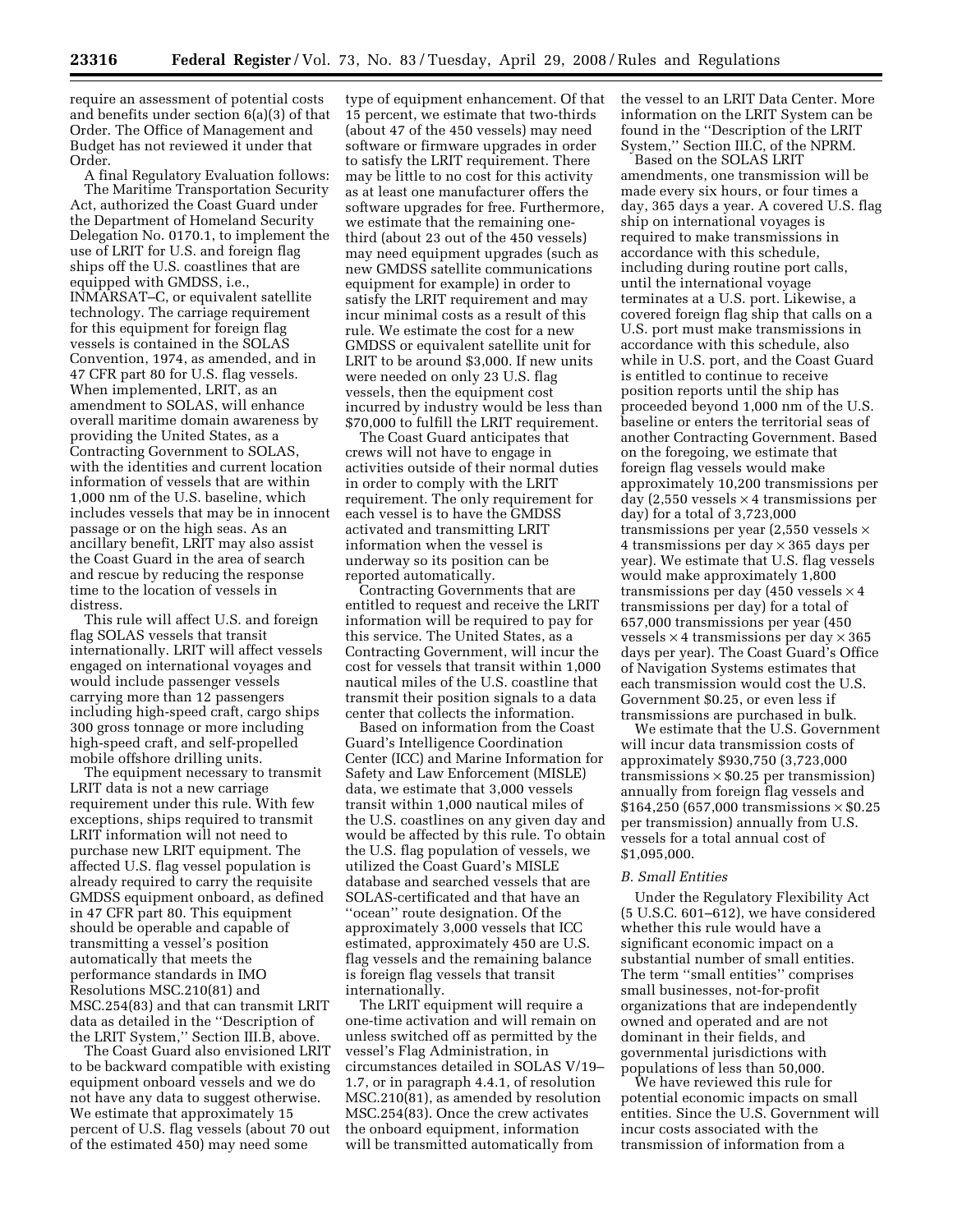vessel to the United States and we estimate that any equipment upgrade cost that may be incurred by a ship would be no more than \$3,000 and that less than 23 ships would require such upgrades, the Coast Guard certifies under 5 U.S.C. 605(b) that this final rule will not have a significant economic impact on a substantial number of small entities.

# *C. Assistance for Small Entities*

Under section 213(a) of the Small Business Regulatory Enforcement Fairness Act of 1996 (Pub. L. 104–121), we want to assist small entities in understanding this rule so that they can better evaluate its effects on them and participate in the rulemaking. If you think that this rule would affect your small business, organization, or governmental jurisdiction and you have questions concerning these provisions or options for compliance, please consult with the Coast Guard personnel listed in the **FOR FURTHER INFORMATION CONTACT** section of this rule. Note, the Coast Guard will not retaliate against small entities that question or complain about this rule or any policy or action of the Coast Guard.

Small businesses may send comments on the actions of Federal employees who enforce, or otherwise determine compliance with, Federal regulations to the Small Business and Agriculture Regulatory Enforcement Ombudsman and the Regional Small Business Regulatory Fairness Boards. The Ombudsman evaluates these actions annually and rates each agency's responsiveness to small business. If you wish to comment on actions by employees of the Coast Guard, call 1– 888–REG–FAIR (1–888–734–3247).

#### *D. Collection of Information*

This rule will call for a collection of information under the Paperwork Reduction Act of 1995 (44 U.S.C. 3501– 3520). As defined in 5 CFR 1320.3(c), ''collection of information'' comprises reporting, recordkeeping, monitoring, posting, labeling, and other, similar actions. The title and description of the information collections, a description of those who must collect the information, and an estimate of the total annual burden follow.

*Title:* Enhanced Maritime Domain Awareness via Electronic Transmission of Vessel Transit Data.

*OMB Control Number:* 1625–new. *Summary of the Collection of Information:* Certain vessels will periodically report identity and position data electronically.

*Need for Information:* LRIT will enhance security by providing the

United States with the identities and current location of vessels off its coast. The United States will then have sufficient time to evaluate the security risk posed by a vessel and then respond, if necessary, to reduce the risk of a possible security threat. In addition, there will also be an immediate safety benefit by enhancing the information available to SAR services. Accurate information on the location of a vessel in distress as well as vessels in the area that could lend assistance will save valuable response time to affect a timely rescue.

*Proposed Use of Information:* Provide the United States with identity and current location data for a vessel off its coast and assess whether there is a security risk or to assist rescue coordination centers response to a vessel in distress.

*Description of the Respondents:*  Owners/operators of U.S. flag ships that trade internationally.

*Number of Respondents:*  Approximately 450 vessels.

*Frequency of Response:* A one-time GMDSS LRIT system initialization for each vessel, subsequent annual system check, and occasional logbook entries when a ship master switches off the LRIT equipment or the LRIT equipment fails to operate.

*Burden of Response:* 20 minutes per vessel.

*Estimate of Total Annual Burden:* 150 hours.

As required by the Paperwork Reduction Act of 1995 (44 U.S.C. 3507(d)), we have submitted a copy of this rule to OMB for its review of the collection of information. OMB has not yet completed its review of this collection. Therefore, §§ 169.215, 169.230 and 169.245 in this rule may not be enforced until this collection is approved by OMB. We will publish notice in the **Federal Register** of OMB's decision to approve, modify, or disapprove the collection.

You need not respond to a collection of information unless it displays a currently valid control number from OMB.

#### *E. Federalism*

A rule has implications for federalism under Executive Order 13132, Federalism, if it has a substantial direct effect on State or local governments and would either preempt State law or impose a substantial direct cost of compliance on them. We have analyzed this rule under that Order and have determined that it does not have implications for federalism.

It is well settled that States may not regulate in categories reserved for

regulation by the Coast Guard. It is also well settled that all of the categories covered in 46 U.S.C. 3306, 3703, 7101, and 8101 (design, construction, alteration, repair, maintenance, operation, equipping, personnel qualification, and manning of vessels), as well as the reporting of casualties and any other category in which Congress intended the Coast Guard to be the sole source of a vessel's obligations, are within the field foreclosed from regulation by the States. See the decision of the Supreme Court in the consolidated cases of *United States* v. *Locke* and *Intertanko* v. *Locke*, 529 U.S. 89, 120 S.Ct. 1135, March 6, 2000.

The requirements in this rule that certain ships on international voyages have and operate LRIT equipment that meets international performance standards fall into the categories of equipping ships and operating that equipment. Because the States may not regulate within these categories, preemption under Executive Order 13132 is not an issue.

# *F. Unfunded Mandates Reform Act*

The Unfunded Mandates Reform Act of 1995 (2 U.S.C. 1531–1538) requires Federal agencies to assess the effects of their discretionary regulatory actions. In particular, the Act addresses actions that may result in the expenditure by a State, local, or tribal government, in the aggregate, or by the private sector of \$100,000,000 or more in any one year. Though this rule will not result in such an expenditure, we do discuss the effects of this rule elsewhere in this preamble.

# *G. Taking of Private Property*

This rule will not effect a taking of private property or otherwise have taking implications under Executive Order 12630, Governmental Actions and Interference with Constitutionally Protected Property Rights.

#### *H. Civil Justice Reform*

This rule meets applicable standards in sections 3(a) and 3(b)(2) of Executive Order 12988, Civil Justice Reform, to minimize litigation, eliminate ambiguity, and reduce burden.

### *I. Protection of Children*

We have analyzed this rule under Executive Order 13045, Protection of Children from Environmental Health Risks and Safety Risks. This rule is not an economically significant rule and does not create an environmental risk to health or risk to safety that may disproportionately affect children.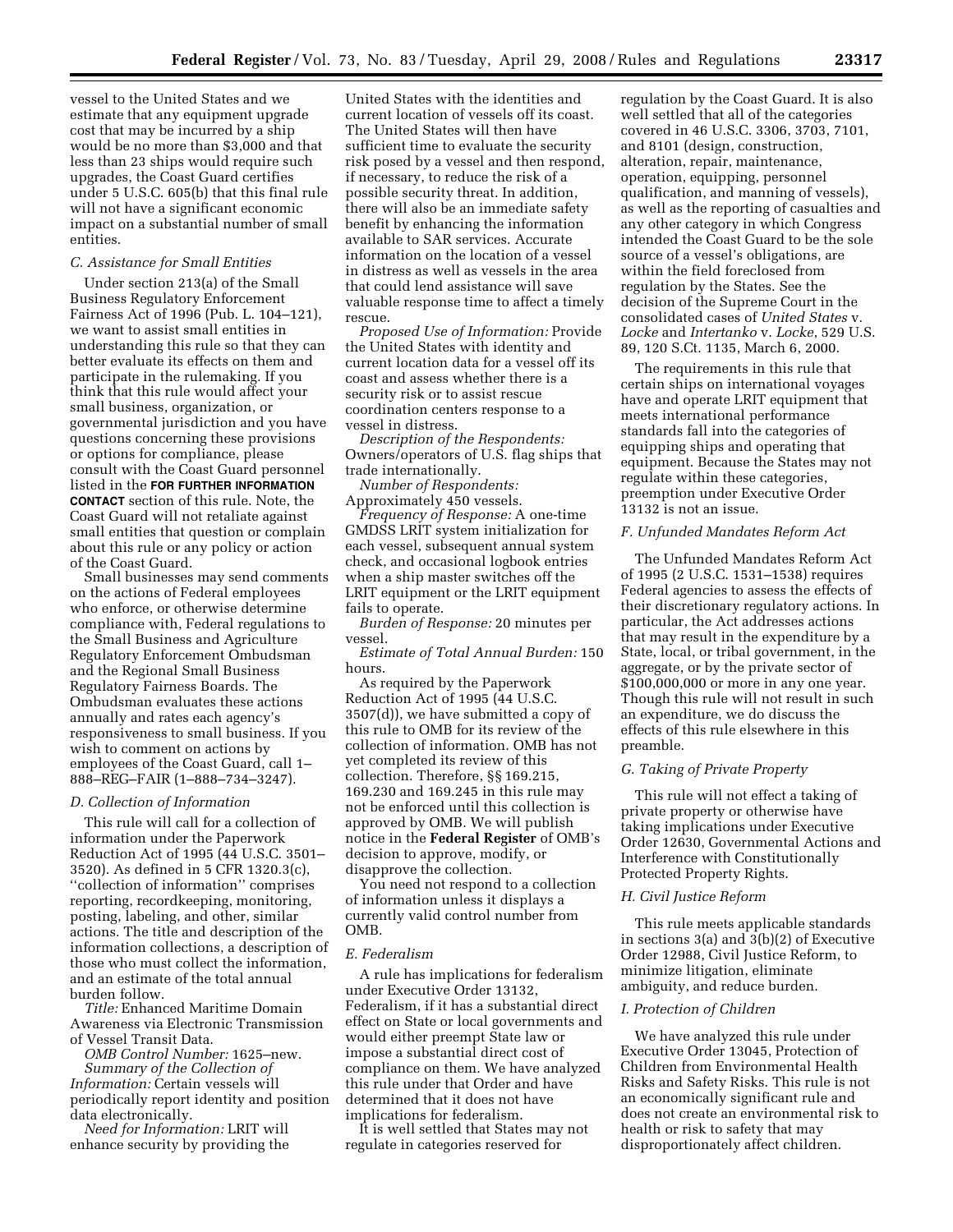### *J. Indian Tribal Governments*

This rule does not have tribal implications under Executive Order 13175, Consultation and Coordination with Indian Tribal Governments, because it does not have a substantial direct effect on one or more Indian tribes, on the relationship between the Federal Government and Indian tribes, or on the distribution of power and responsibilities between the Federal Government and Indian tribes.

#### *K. Energy Effects*

We have analyzed this rule under Executive Order 13211, Actions Concerning Regulations That Significantly Affect Energy Supply, Distribution, or Use. We have determined that it is not a ''significant energy action'' under that order because it is not a ''significant regulatory action'' under Executive Order 12866 and is not likely to have a significant adverse effect on the supply, distribution, or use of energy. The Administrator of the Office of Information and Regulatory Affairs has not designated it as a significant energy action. Therefore, it does not require a Statement of Energy Effects under Executive Order 13211.

### *L. Technical Standards*

The National Technology Transfer and Advancement Act (NTTAA) (15 U.S.C. 272 note) directs agencies to use voluntary consensus standards in their regulatory activities unless the agency provides Congress, through the Office of Management and Budget, with an explanation of why using these standards would be inconsistent with applicable law or otherwise impractical. Voluntary consensus standards are technical standards (e.g., specifications of materials, performance, design, or operation; test methods; sampling procedures; and related management systems practices) that are developed or adopted by voluntary consensus standards bodies.

This rule uses the following technical standards:

• IEC 60945, Fourth edition 2002–08, Maritime navigation and radiocommunication equipment and systems—General requirements— Methods of testing and required test results.

• IMO Resolution MSC.202(81), adopted on May 19, 2006, Adoption of Amendments to the International Convention for the Safety of Life at Sea, 1974, as Amended.

• IMO Resolution MSC.210(81), adopted May 19, 2006, Performance Standards and Functional Requirements for the Long-Range Identification and Tracking of Ships.

• IMO Resolution MSC.254(83), adopted October 12, 2007, Adoption of Amendments to the Performance Standards and Functional Requirements for the Long-Range Identification and Tracking of Ships.

• IMO Resolution A.694(17), adopted November 6, 1991, General Requirements for Shipborne Radio Equipment Forming Part of the Global Maritime Distress and Safety System (GMDSS) and for Electronic Navigational Aids.

• International Convention on Tonnage Measurement of Ships, 1969. The sections that reference these standards and the locations where these standards are available are listed in 33 CFR 169.15.

### *M. Environment*

We have analyzed this rule under Commandant Instruction M16475.lD which guides the Coast Guard in complying with the National Environmental Policy Act of 1969 (NEPA) (42 U.S.C. 4321–4370f), and have concluded that there are no factors in this case that would limit the use of a categorical exclusion under section 2.B.2 of the Instruction. Therefore, this rule is categorically excluded, under figure 2–1, paragraph (34)(d), of the Instruction. This rule concerns vessel equipment requirements that will contribute to a higher level of marine safety and maritime domain awareness for U.S. port and waterways. A final ''Environmental Analysis Check List'' and a final ''Categorical Exclusion Determination'' are available in the docket where indicated under **ADDRESSES**.

# **List of Subjects in 33 CFR Part 169**

Endangered and threatened species, Incorporation by reference, Marine mammals, Marine safety, Navigation (water), Radio, Reporting and recordkeeping requirements, Vessels, Water pollution control.

■ For the reasons discussed in the preamble, the Coast Guard amends 33 CFR part 169 as follows:

# **PART 169—SHIP REPORTING SYSTEMS**

■ 1. The authority citation is revised to read:

**Authority:** 33 U.S.C. 1230(d), 1231; 46 U.S.C. 70115, Department of Homeland Security Delegation No. 0170.1.

### **§ 169.1 [Amended]**

 $\blacksquare$  2. Amend § 169.1 as follows: ■ a. In the section heading, remove the word ''subpart'' and add, in its place, the word ''part''; and

■ b. In the last sentence, add the words ''maritime security and domain awareness,'' immediately after ''navigation safety,''.

 $\blacksquare$  3. In § 169.5, revise the section heading; add introductory text and add, in alphabetical order, the definitions of the terms ''Administration'', ''Cargo ship'', ''Flag Administration'', ''Gross tonnage'', ''High speed craft'', ''High speed passenger craft'', ''International voyage'', ''Long range identification and tracking (LRIT) information or position report'', ''LRIT Data Center'', ''Mobile offshore drilling unit'', ''Passenger ship'', and ''United States'' to read as follows:

#### **§ 169.5 How are terms used in this part defined?**

As used in this part— *Administration* means the Government of the State whose flag the ship is entitled to fly.

*Cargo ship* means any ship which is not a passenger ship.

*Flag Administration* means the Government of a State whose flag the ship is entitled to fly.

*Gross tonnage* means tonnage as defined under the International Convention on Tonnage Measurement of Ships, 1969 (Incorporated by reference, see § 169.15).

\* \* \* \* \* *High speed craft* means a craft that is operable on or above the water and is capable of a maximum speed equal to or exceeding V=3.7×displ .1667, where ''V'' is the maximum speed and ''displ'' is the vessel displacement corresponding to the design waterline in cubic meters.

*High speed passenger craft* means a high speed craft carrying more than 12 passengers.

*International voyage* means a voyage from a country to which the present International Convention for the Safety of Life at Sea (SOLAS), 1974 applies to a port outside such country, or conversely. For U.S. ships, such voyages will be considered to originate at a port in the United States, regardless of when the voyage actually began. Such voyages for U.S. ships will continue until the ship returns to the United States from its last foreign port.

*Long range identification and tracking (LRIT) information* or *position report*  means a report containing the following information:

(1) The identity of the ship;

(2) The position of the ship (latitude and longitude); and

(3) The date and time of the position provided.

*LRIT Data Center* means a center established by a SOLAS Contracting Government or a group of Contracting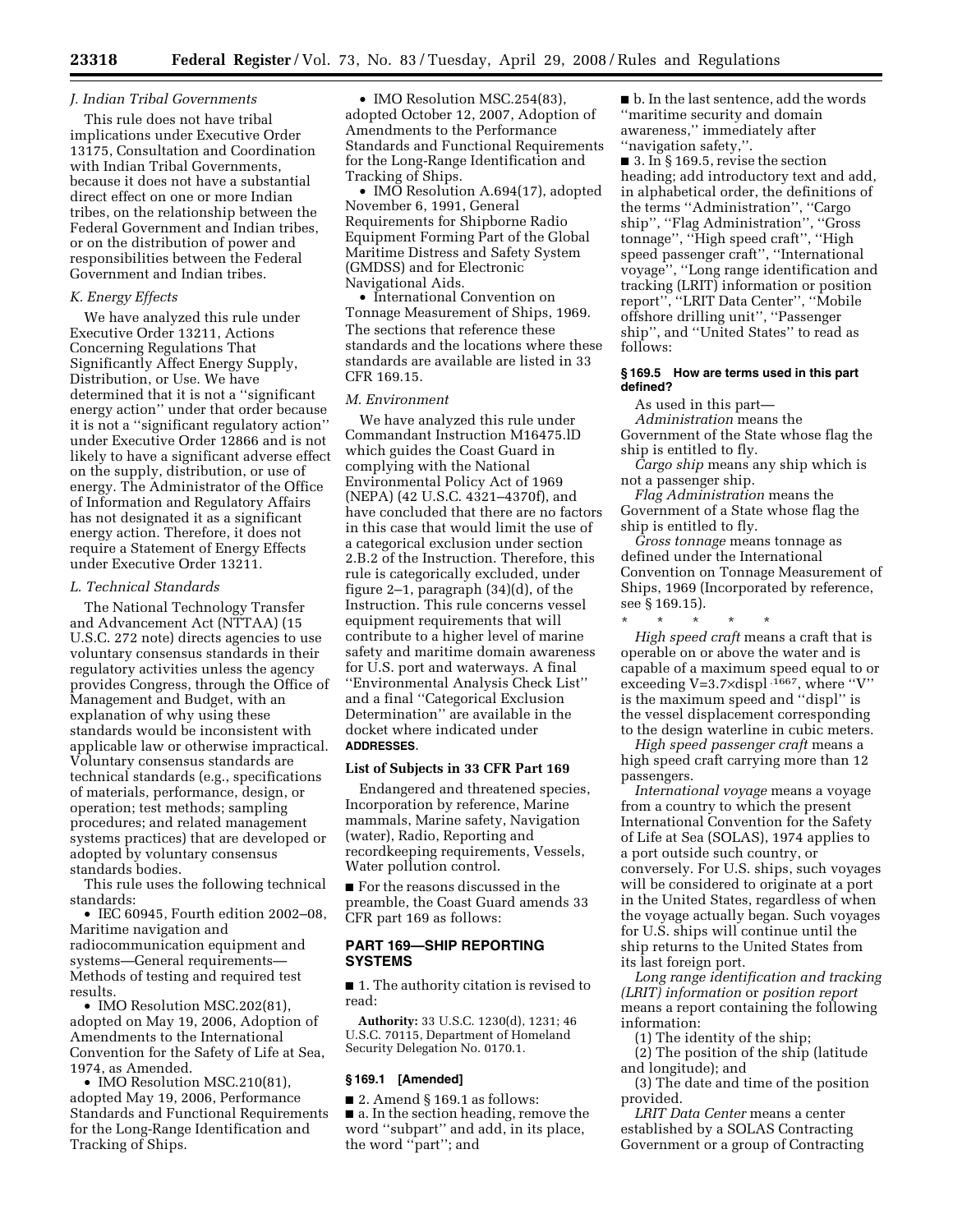Governments, or in the case of the International Data Center, by IMO, to request, receive, process, and archive LRIT information. An LRIT Data Center may be National, Regional, Co-operative or International.

\* \* \* \* \* *Mobile offshore drilling unit* means a self-propelled vessel capable of engaging in drilling operations for the exploration or exploitation of subsea resources.

*Passenger ship* means a ship that carries more than 12 passengers. \* \* \* \* \*

*United States* means the States of the United States, the District of Columbia, Guam, Puerto Rico, the Virgin Islands, American Samoa, the Northern Mariana Islands, and any other territory or possession of the United States. ■ 4. In subpart A, add § 169.15 to read as follows:

#### **§ 169.15 Incorporation by reference: Where can I get a copy of the publications mentioned in this part?**

(a) Certain material is incorporated by reference into this part with the approval of the Director of the Federal Register under 5 U.S.C. 552(a) and 1 CFR part 51. To enforce any edition other than that specified in this section, the Coast Guard must publish notice of change in the **Federal Register** and the material must be available to the public. All approved material is available for inspection at the National Archives and Records Administration (NARA). For information on the availability of this material at NARA, call 202–741–6030 or go to *http://www.archives.gov/ federal*\_*register/* 

*code*\_*of*\_*federal*\_*regulations/ ibr*\_*locations.html*. Also, it is available for inspection at the Coast Guard, Office of Navigation Systems (CG–54132), 2100 Second Street, SW., Washington, DC 20593–0001, and is available from the sources indicated in this section.

(b) *International Electrotechnical Commission (IEC) Bureau Central de la Commission Electrotechnique Internationale*, 3 rue de Varembé, P.O. Box 131, 1211 Geneva 20, Switzerland.

(1) IEC 60945, Fourth edition 2002– 08, Maritime navigation and radiocommunication equipment and systems—General requirements— Methods of testing and required test results, incorporation by reference approved for § 169.215.

(2) [Reserved]

(c) *International Maritime Organization (IMO)*, 4 Albert Embankment, London SE1 7SR, U.K.

(1) IMO Resolution MSC.202(81), adopted on May 19, 2006, Adoption of Amendments to the International

Convention for the Safety of Life at Sea, 1974, as Amended, incorporation by reference approved for § 169.240.

(2) IMO Resolution MSC.210(81), adopted on May 19, 2006, Performance Standards and Functional Requirements for the Long-Range Identification and Tracking of Ships, incorporation by reference approved for §§ 169.215 and 169.240.

(3) IMO Resolution MSC.254(83), adopted on October 12, 2007, Adoption of Amendments to the Performance Standards and Functional Requirements for the Long-Range Identification and Tracking of Ships, incorporation by reference approved for §§ 169.215 and 169.240.

(4) IMO Resolution A.694(17), adopted on November 6, 1991, General Requirements for Shipborne Radio Equipment Forming Part of the Global Maritime Distress and Safety System (GMDSS) and for Electronic Navigational Aids, incorporation by reference approved for § 165.215.

(5) International Convention on Tonnage Measurement of Ships, 1969, incorporation by reference approved for § 169.5.

■ 5. Add subpart C, consisting of §§ 169.200 through 169.245, to read as follows:

# **Subpart C—Transmission of Long Range Identification and Tracking Information**

Sec.

- 169.200 What is the purpose of this subpart?
- 169.205 What types of ships are required to transmit LRIT information (position reports)?
- 169.210 Where during its international voyage must a ship transmit position reports?
- 169.215 How must a ship transmit position reports?
- 169.220 When must a ship be fitted with LRIT equipment?
- 169.225 Which Application Service Providers may a ship use?
- 169.230 How often must a ship transmit position reports?
- 169.235 What exemptions are there from reporting?
- 169.240 When may LRIT equipment be switched off?
- 169.245 What must a ship master do if LRIT equipment is switched off or fails to operate?

# **Subpart C—Transmission of Long Range Identification and Tracking Information**

### **§ 169.200 What is the purpose of this subpart?**

This subpart implements Regulation 19–1 of SOLAS Chapter V (SOLAS V/19–1) and requires certain ships

engaged on an international voyage to transmit vessel identification and position information electronically. This requirement enables the Coast Guard to obtain long range identification and tracking (LRIT) information and thus heightens our overall maritime domain awareness, enhances our search and rescue operations, and increases our ability to detect anomalies and deter transportation security incidents.

#### **§ 169.205 What types of ships are required to transmit LRIT information (position reports)?**

The following ships, while engaged on an international voyage, are required to transmit position reports:

(a) A passenger ship, including high speed passenger craft.

(b) A cargo ship, including high speed craft, of 300 gross tonnage or more.

(c) A mobile offshore drilling unit while underway and not engaged in drilling operations.

#### **§ 169.210 Where during its international voyage must a ship transmit position reports?**

The requirements for the transmission of position reports, imposed by the United States, vary depending on the relationship of the United States to a ship identified in § 169.205.

(a) *Flag State relationship*. A U.S. flag ship engaged on an international voyage must transmit position reports wherever they are located.

(b) *Port State relationship*. A foreign flag ship engaged on an international voyage must transmit position reports after the ship has announced its intention to enter a U.S. port or place under requirements in 33 CFR part 160, subpart C.

(c) *Coastal State relationship*. A foreign flag ship engaged on an international voyage must transmit position reports when the ship is within 1,000 nautical miles of the baseline of the United States, unless their Flag Administration, under authority of SOLAS V/19–1.9.1, has directed them not to do so.

# **§ 169.215 How must a ship transmit position reports?**

A ship must transmit position reports using Long Range Identification and Tracking (LRIT) equipment that has been type-approved by their Administration. To be type-approved by the Coast Guard, LRIT equipment must meet the requirements of IMO Resolutions A.694(17), MSC.210(81), and MSC.254(83), and IEC standard IEC 60945 (Incorporated by reference, see § 169.15).